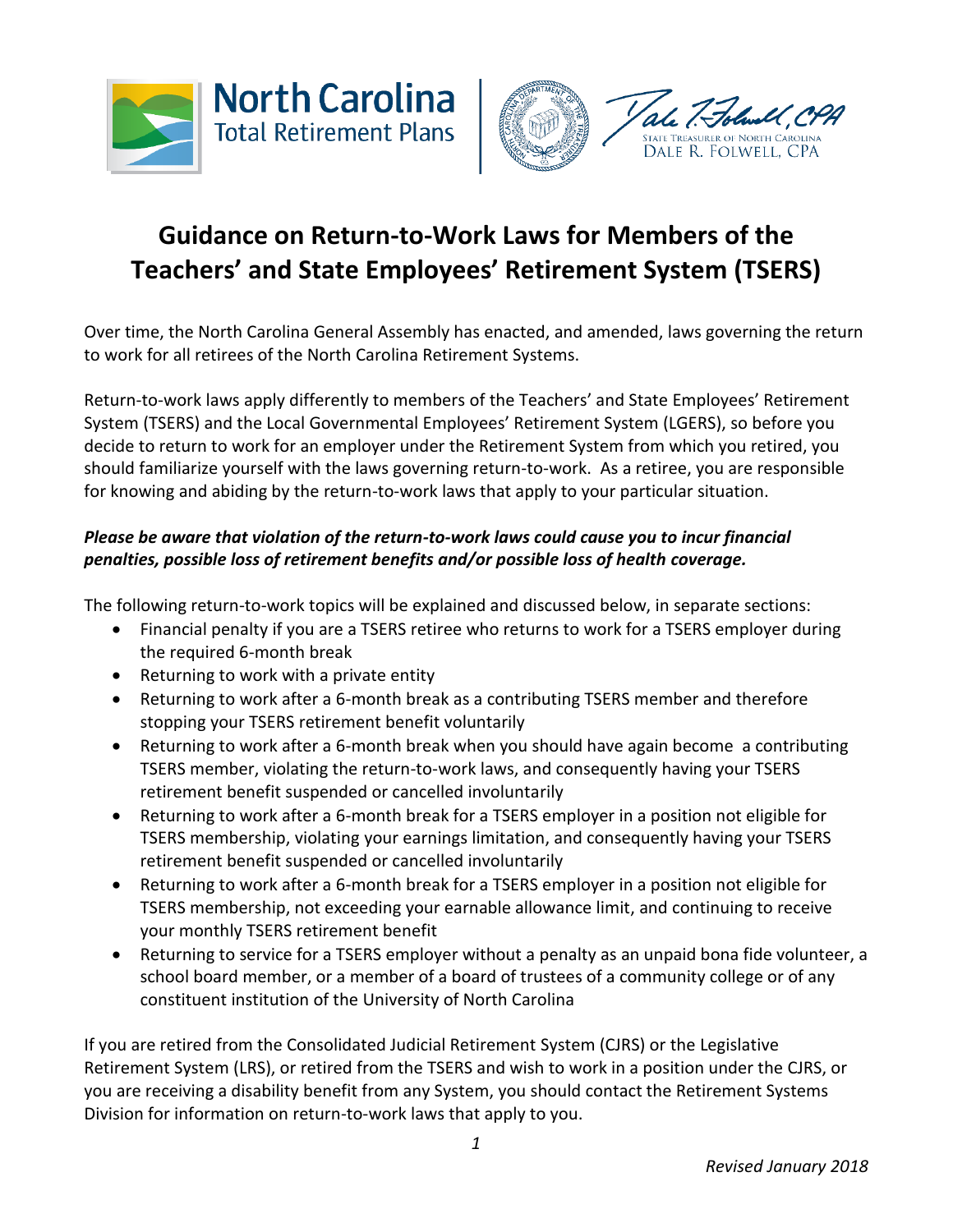### **I. Financial Penalty if you are a TSERS Retiree who Returns to Work for a TSERS Employer During the Required 6-Month Break**

*If you retired under TSERS, to avoid a financial penalty, you must be retired at least 6 months before performing any services for a TSERS employer in any capacity (except as a school board member, a member of a board of trustees of a community college or of any constituent institution of the University of North Carolina, or a volunteer in a position normally designated as an unpaid bona fide volunteer position, as described on page 4).* As an active employee, you may not establish an agreement for post-retirement employment with a TSERS employer.

The financial penalty for returning to work for a TSERS employer on a part-time, temporary, interim, or fee for service basis, during the 6 months immediately following TSERS retirement, will be the lesser of the following as determined by the Retirement System:

- You will be deemed to have retired the month after the month you ceased to perform services for the employer and repay all retirement benefits received and the cost of State-provided State Health Plan premiums until that date; **or**
- You will be required to make a lump sum payment to the retirement system equal to three times the compensation earned during the 6-month period.

If you return to work for a TSERS employer in a position that requires TSERS membership during the 6 months immediately following your retirement date, your TSERS benefits will be cancelled retroactively to your retirement date, and you must repay all retirement benefits received and the cost of state-provided State Health Plan premiums since your retirement date. If your retirement benefit is cancelled, your State Health Plan retiree group coverage also will be cancelled.

#### *NOTE: If you are reemployed in a permanent TSERS position which requires at least 30 hours per week of work on a recurring basis for 9 months per year, your retirement payment must be stopped and you will again become a contributing TSERS member.*

### **II. Returning to Work with a Private Entity**

If you are employed with a private-sector agency or a government agency that does not participate in TSERS (i.e., federal government, local government, or another state government that does not participate in this Retirement System) and you do no work for a TSERS agency, your TSERS lifetime retirement benefit will continue. In other words, the return-to-work laws do not restrict you from gaining employment in general, but rather these laws place certain restrictions on you if you return to doing work for an agency participating in TSERS.

However, if you return to work for a private entity, such as a temporary staffing agency or a Limited Liability Corporation (LLC), which then assigns you to do work for, or "leases" you back to, a TSERS employer, you will be subject to the return-to-work laws when such an arrangement is merely a passthrough arrangement or is seen as an attempt to circumvent the applicable return-to-work laws. Please refer to Sections IV and V below.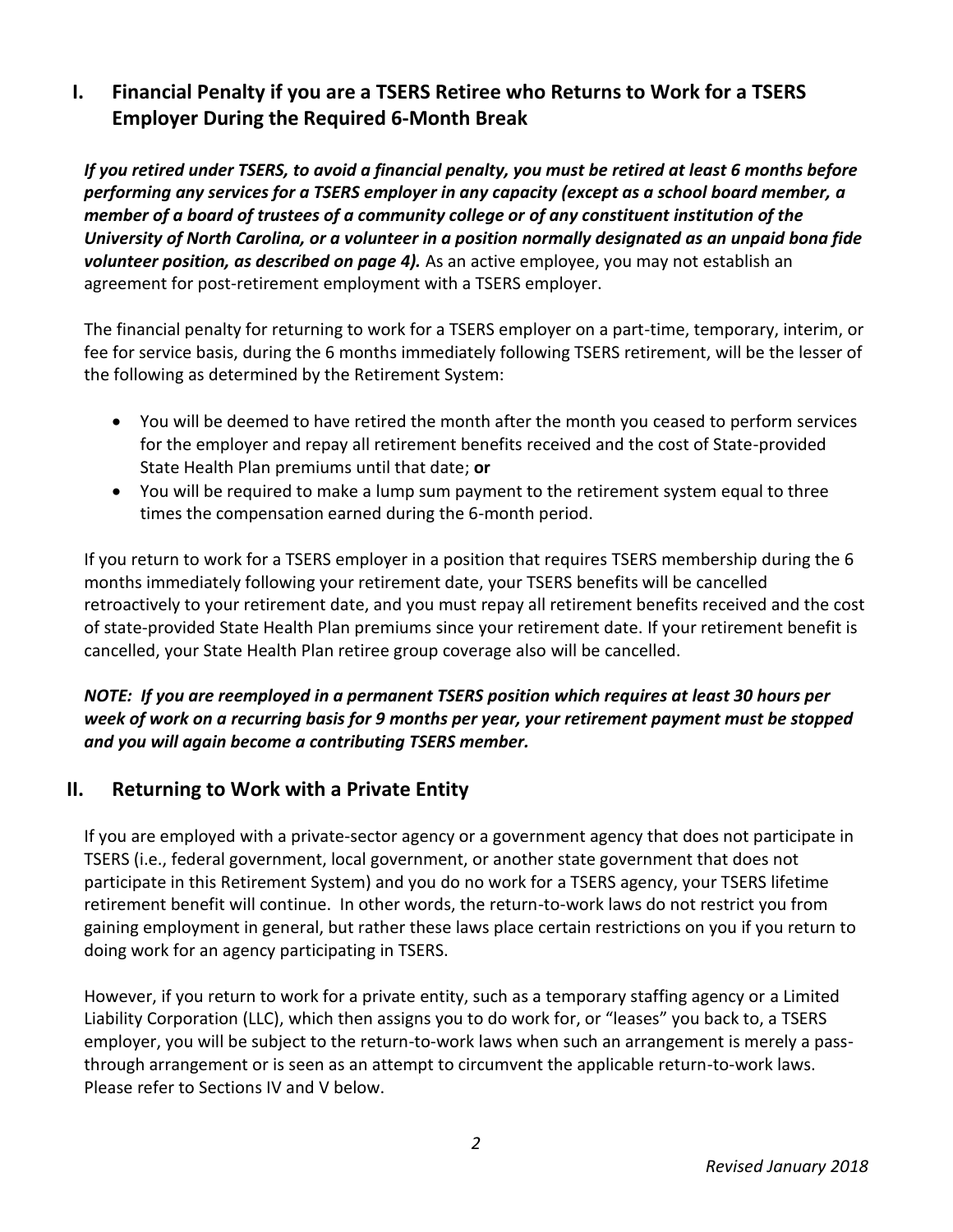## **III. Returning to Work After a 6-Month Break as a Contributing TSERS Member and Therefore Stopping Your TSERS Retirement Benefit Voluntarily**

After the 6-month break, if you go back to work in a regular contributing TSERS position which requires you to be a permanent employee who works at least 30 hours per week for 9 months per year, your TSERS retirement benefit must be suspended the month following the month in which you return to work, and you will again be a contributing member of TSERS in the month in which you are restored to service. When you are no longer employed by a participating TSERS agency, your TSERS retirement benefits may be reinstated. However, you must re-apply for retirement.

# **IV. Returning to Work After a 6-Month Break When You Should Have Again Become a Contributing TSERS Member, Violating the Return-to-Work Laws, and Consequently Having your TSERS Benefit Suspended or Cancelled Involuntarily**

After the 6-month break, if the Retirement System is not notified immediately upon your return to work in a position in which you should have become a contributing TSERS member, all TSERS benefits paid to you beginning with the month following the month you returned to TSERS employment must be repaid to the Retirement System. You can choose to go back to work in any position at an agency that participates in the TSERS at any time after the 6-month break, but if you work in a TSERS position which requires you to be a permanent employee who works at least 30 hours per week for 9 months per year, your TSERS retirement benefit must be stopped on the first day of the month following the month of reemployment and you must again become a contributing member of the TSERS in the month in which you are restored to service. When you are no longer employed by a participating TSERS agency, your TSERS retirement benefits may be reinstated. However, you must re-apply for retirement.

# **V. Returning to Work After a 6-Month Break for a TSERS Employer in a Position Not Eligible for TSERS Membership, Violating your Earnings Limitation, and Consequently Having Your TSERS Retirement Benefit Suspended or Cancelled Involuntarily**

After the 6-month break, if you return to work with a TSERS employer in a position that does not require membership in TSERS, you are subject to the earnings restrictions below. You can earn whichever is greater:

- 50% of your gross pre-retirement salary (excluding termination payments) or
- $\bullet$  \$32,940 (2018 amount).

The above amounts are adjusted annually on January 1 according to the Consumer Price Index, which is a national measure of increase in the cost of living from one year to the next. These earnings restrictions apply for the 12 months immediately following retirement and for each calendar year following the year of retirement.

If you abide by the waiting period rules but exceed the earnings limitation, your TSERS retirement benefit must be suspended on the first day of the month following the month in which you exceeded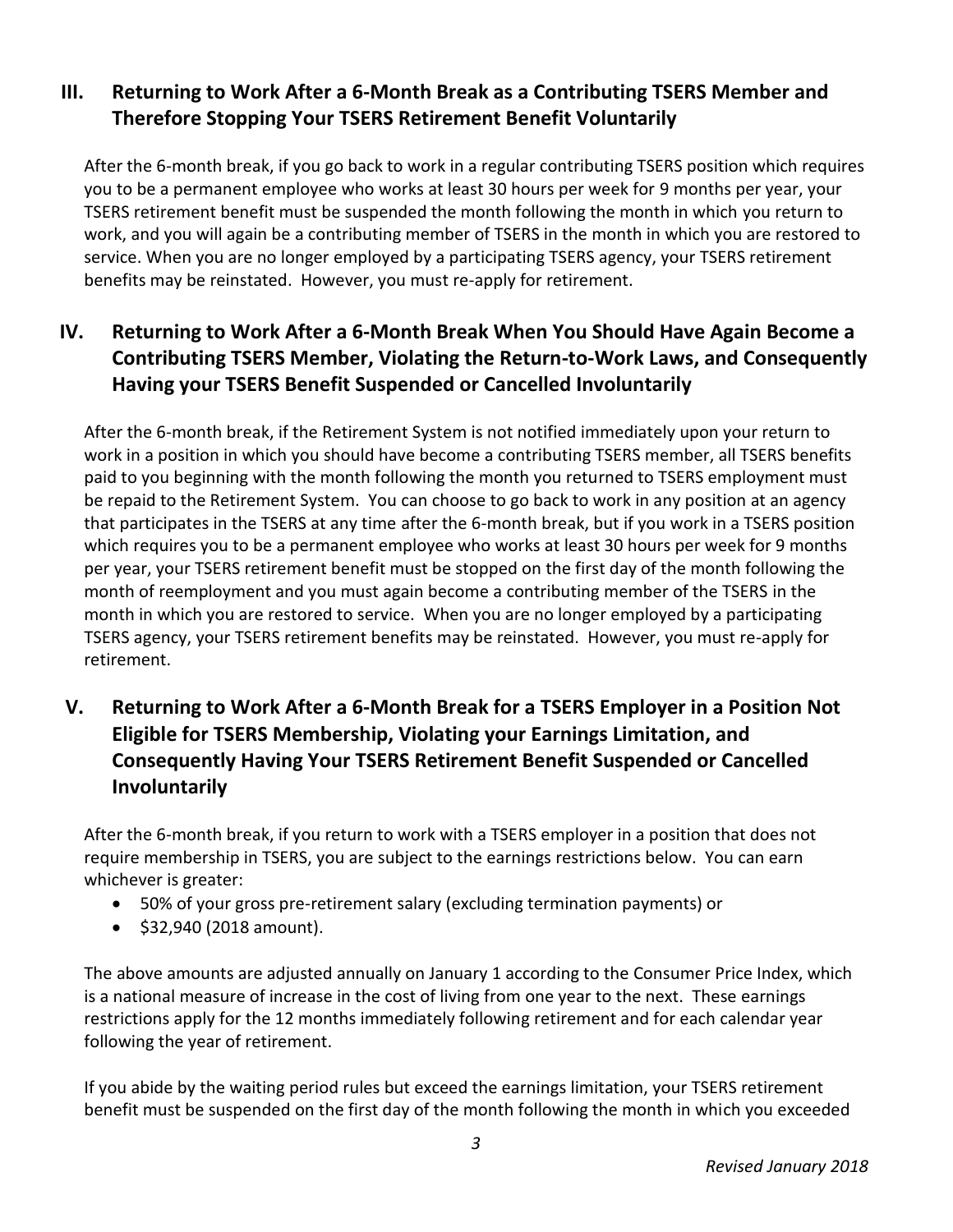the earnings limitation and will remain suspended for the remainder of that calendar year. Your TSERS benefit will be reinstated on January 1 of the following year. If you do not inform the Retirement System at the time you exceed your earnings limitation, your TSERS retirement benefit will be retroactively suspended to the effective date of the violation once notice is received by the Retirement System, and all TSERS retirement benefits paid and the cost of state-provided State Health Plan premiums during this period must be repaid to the Retirement System. If the period of time that you are in violation of the return-to-work laws is extensive, the amount required to be repaid will be extensive as well.

# **VI. Returning to Work After a 6-Month Break for a TSERS Employer in a Position Not Eligible for TSERS Membership, Not Exceeding your Earnable Allowance Limit, and Continuing to Receive your Monthly TSERS Benefit**

After the 6-month break, if you are not in violation of the return-to-work laws, you will receive your monthly TSERS retirement benefit as well as a paycheck from your new TSERS position. In order for you to continue receiving your monthly TSERS benefit, you must be reemployed on a part-time, interim, temporary, or contractual basis, or otherwise perform work for the TSERS agency on any basis that does not require membership in the TSERS, and not exceed your earnable allowance limit. You will be subject to return-to-work laws based on the nature of the particular work you perform for a participating TSERS employer, regardless of your job classification or your technical employment status (which may include being assigned work for a participating employer by a private company such as a temporary staffing agency, or working for a limited liability corporation).

Please note that temporary and interim employment positions with a TSERS employer should have set employment ending dates; otherwise, these positions may not be considered to be temporary or interim. The agency's mere label for the position is not dispositive, as the facts may demonstrate something other than a temporary or interim position. As long as you are reemployed with a TSERS employer in a position that does not require membership in TSERS, you will not pay any contributions into the Retirement System and, as such, will not accrue any new service credit, and will not get the benefits of a "second retirement."

# **VII. Returning to Service Without a Penalty for a TSERS Employer as an Unpaid Bona Fide Volunteer, a School Board Member, or a Member of a Board of Trustees of a Community College, or of any Constituent Institution of the University of North Carolina**

If you return to work at any time after retirement as a school board member, a member of a board of trustees of a community college or of any constituent institution of the University of North Carolina, or an unpaid bona fide volunteer, such work will not count for purposes of the return-to-work laws.

You may serve without affecting your TSERS retirement benefits as unpaid bona fide volunteer for a TSERS employer, performing service in a position in which any individual performing that type of service would not be paid. You will be subject to a penalty if other individuals performing that type of service are typically paid.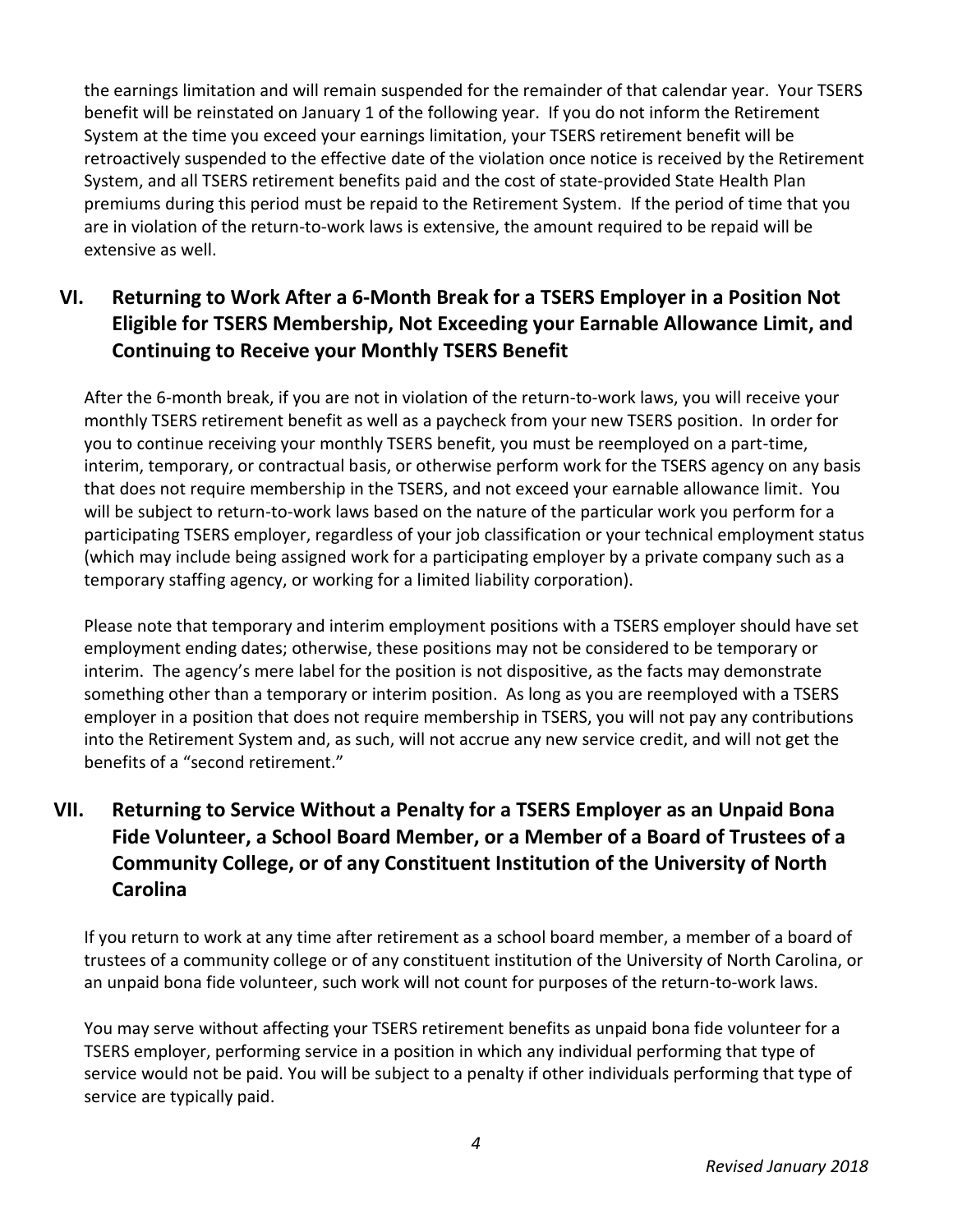If you wish to volunteer a few hours a week selling concessions at an athletic game or assisting with fundraisers, among other activities, you may do so in the first 6 months following retirement. You cannot volunteer as a classroom teacher, for example, to hold a job open for the first six months after retirement, as that would violate both federal law and state statutes [G.S. § 135-1(20)] prohibiting an "intent or agreement, express or implied, to return to service."

Volunteering is not employment; therefore, you cannot volunteer to fill a vacancy that is normally a paid position with a TSERS employer. The volunteer work must be performed without promise or expectation of compensation. If volunteering today helps you secure a paid position in the future, that is a form of compensation, and such an arrangement is not permitted.

There are some "volunteer" situations that are unclear, for example duties sometimes performed by paid employees and sometimes performed by parent or community volunteers. If you are considering volunteering in one of those roles, we strongly suggest that you provide the Retirement System with a full written description of the role you are considering so that we can provide additional guidance to you.

#### *Return-to-Work Laws at a glance…*

**As a Teachers' and State Employees' Retirement System (TSERS) retiree, if you wish to return to work with an TSERS employer and continue to receive your TSERS monthly retirement benefit, you must meet the following conditions:**

- You must be retired at least 6 months before returning to work for a TSERS employer in any capacity (except as a school board member, a member of a board of trustees of a community college or of any constituent institution of the University of North Carolina, or an unpaid bona fide volunteer).
- You must work in a position that does not require membership in TSERS. (NOTE: If you are reemployed in a TSERS position which requires you to be a permanent employee who works at least 30 hours per week for 9 months per year, your retirement payment must be stopped and you will again become a contributing TSERS member.)
- You are subject to the earnings restrictions below. You can earn whichever is greater:
	- o 50% of your gross pre-retirement salary (excluding termination payments) or
	- $\circ$  \$32,940 (2018 amount).

These earnings restrictions apply for the 12 months immediately following retirement and for each calendar year following the year of retirement.

*(continued next page)*